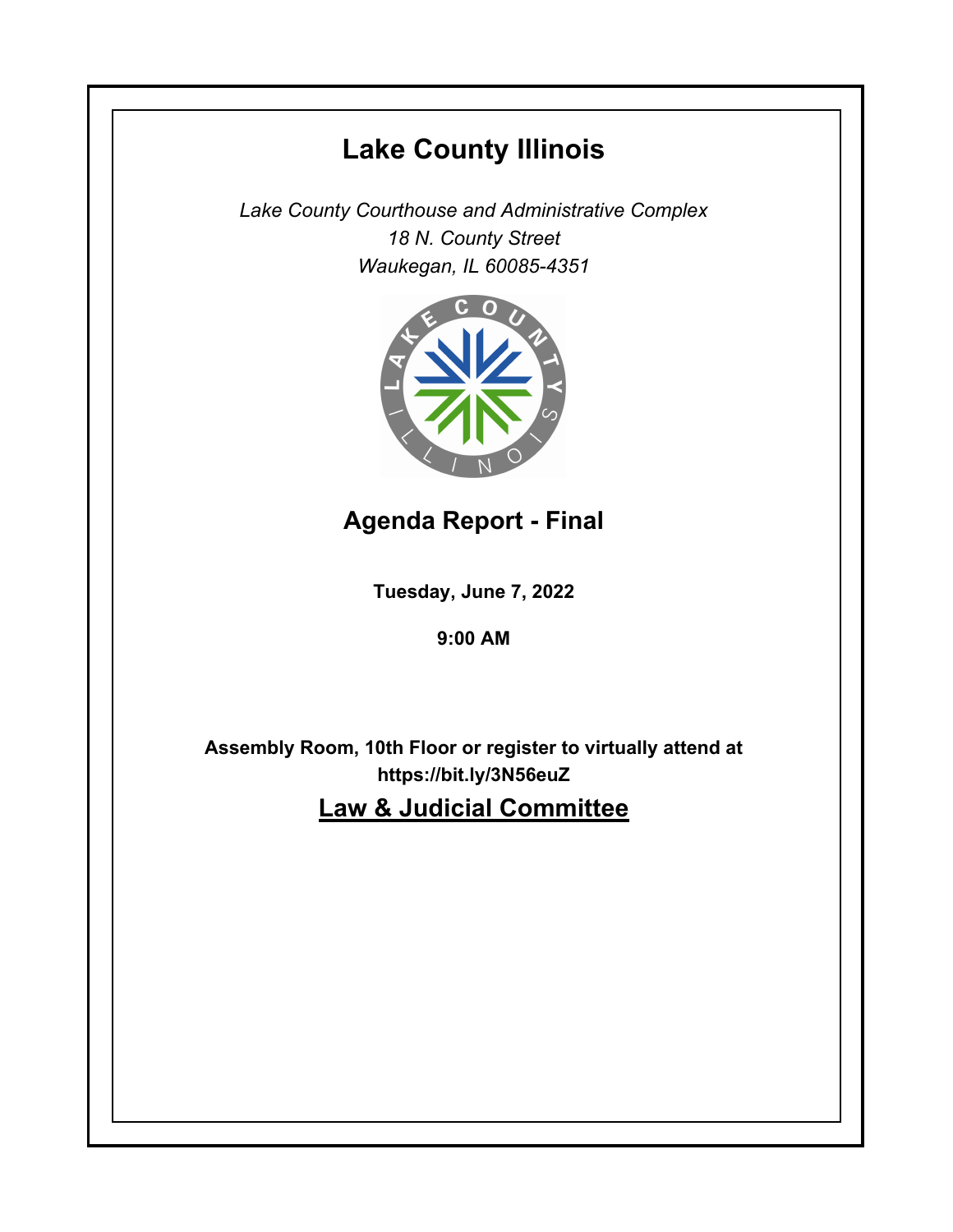**PUBLIC ATTENDANCE: The public can attend Lake County Committee and Board meetings (two options):** 

**(1) In-person attendance is on the 10th Floor of the County Administrative Tower** 

**(9th Floor, if necessary), 18 N. County Street, Waukegan, Illinois.**

**(2) Remote / virtual attendance through registration at: https://bit.ly/3N56euZ**

**RECORDING: Meetings, to include Public Comment, will be recorded.**

**PUBLIC COMMENT: The public will be afforded time to comment on matters related to the business of the County Board. A total of 30 minutes will be permitted for Public Comment and no more than three minutes per comment. In general, Public Comment on items not on the agenda will be presented near the beginning of the meeting. Public Comment on agenda items may be presented during consideration of that item. Individuals attending in-person or remotely may present their Public Comment during the meeting. Individuals not in attendance may provide written Public Comment that must be received by 3:00 p.m. the day prior to the meeting (emailed to PublicComment@Lakecountyil.gov or delivered to the County Board Office 18 N. County Street, Waukegan, Illinois (10th floor)).** 

**Public Comment will proceed in the following order: (1) Public Comment by individuals in attendance on the 10th Floor, (2) Public Comment by individuals who registered via the link on the front page of the agenda and are attending remotely / virtually, and then (3) written comments.** 

**Individuals providing Public Comment will provide the following information:**

- **\* Meeting: Law & Judicial Committee (Subject line for written Public Comment)**
- **\* Name (REQUIRED)**
- **\* Topic or Agenda Item # (REQUIRED)**
- **\* Street Address, City, State (Optional)**
- **\* Phone Number (Optional)**

**\* Organization/Agency/etc. Represented (If representing yourself, put "Self")**

**\* \* \*To view County Board Rules, click here: https://bit.ly/3idRdrV \* \* \***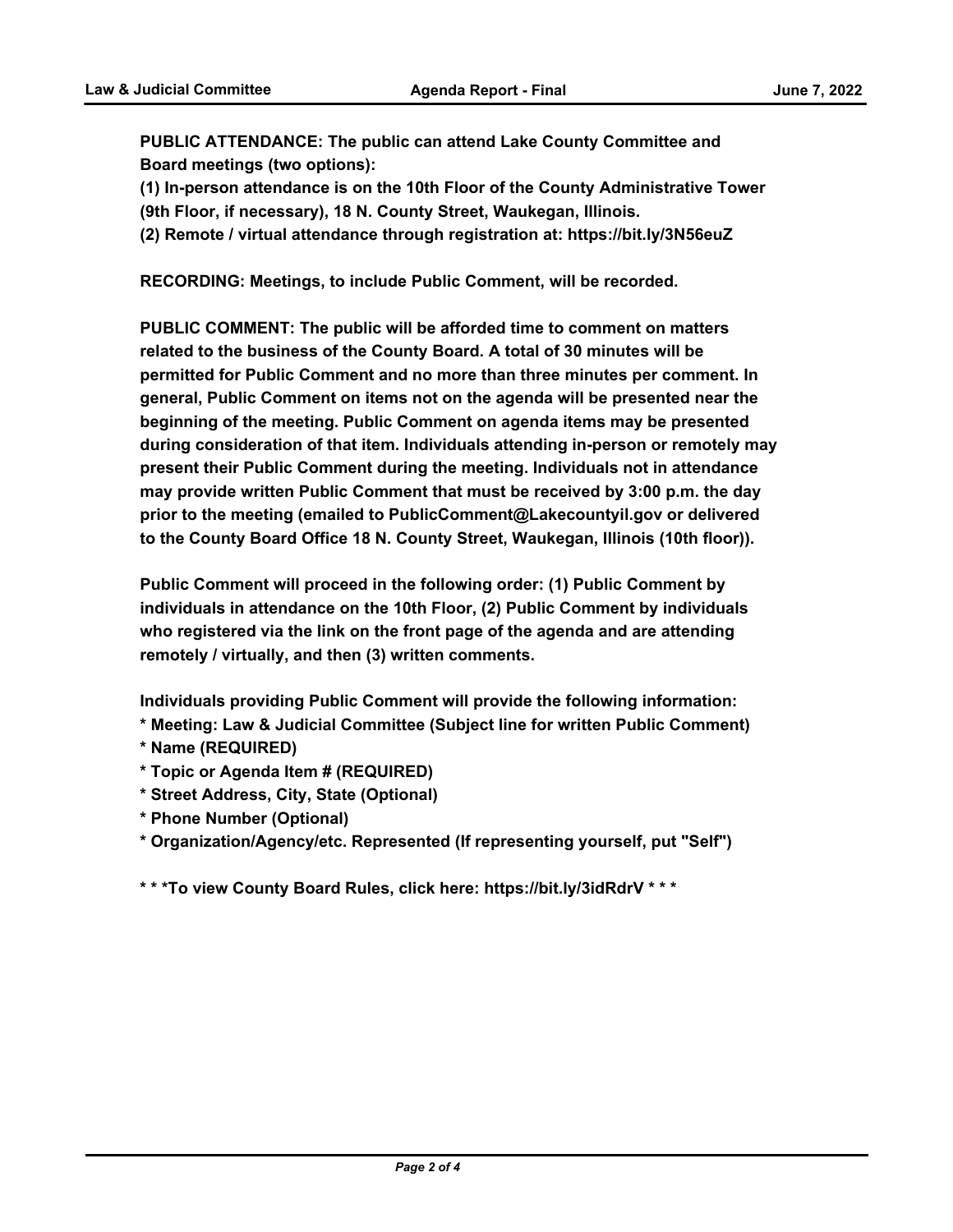- **1. Call to Order**
- **2. Pledge of Allegiance**
- **3. Roll Call of Members**
- **4. Addenda to the Agenda**
- **5. Public Comment (Items not on the agenda)**
- **6. Chair's Remarks**
- **7. Unfinished Business**
- **8. New Business**

## **CONSENT AGENDA (Item 8.1)**

**\*REPORTS\***

**8.1 [22-0809](http://lakecounty.legistar.com/gateway.aspx?m=l&id=/matter.aspx?key=26595)**

Report from Jennifer Banek, Coroner, for the month of March 2022.

*Attachments:* [LJCBrepMar22](http://lakecounty.legistar.com/gateway.aspx?M=F&ID=74dfb3f6-8e28-4252-b286-a3a16a0c5a0d.pdf)

## **REGULAR AGENDA**

## **\*PUBLIC DEFENDER\***

**8.2 [22-0831](http://lakecounty.legistar.com/gateway.aspx?m=l&id=/matter.aspx?key=26616)**

Public Defender's Annual Update.

*Attachments:* [Public Defender Power Point June 2022](http://lakecounty.legistar.com/gateway.aspx?M=F&ID=d90739ca-2e14-4a19-b359-50966e939d86.pdf)

# **\*STATE'S ATTORNEY'S OFFICE\***

**8.3 [22-0842](http://lakecounty.legistar.com/gateway.aspx?m=l&id=/matter.aspx?key=26629)**

State's Attorney's Annual Update.

## **\*CIRCUIT COURT CLERK\***

## **8.4 [22-0796](http://lakecounty.legistar.com/gateway.aspx?m=l&id=/matter.aspx?key=26582)**

Joint resolution approving Contract Modification Number Three with MTG Management Consultants, LLC Seattle, Washington for professional consulting and project management services for the continued implementation of the Integrated Case Management System (ICMS), in the amount not to exceed \$270,979 and approving line item transfers and an emergency appropriation in various funds to fund the extension.

· In April 2019, a contract was awarded to MTG Management Consultants for professional consulting and project management services for the implementation of the ICMS for an initial term of two years in the amount of \$933,000, with the option